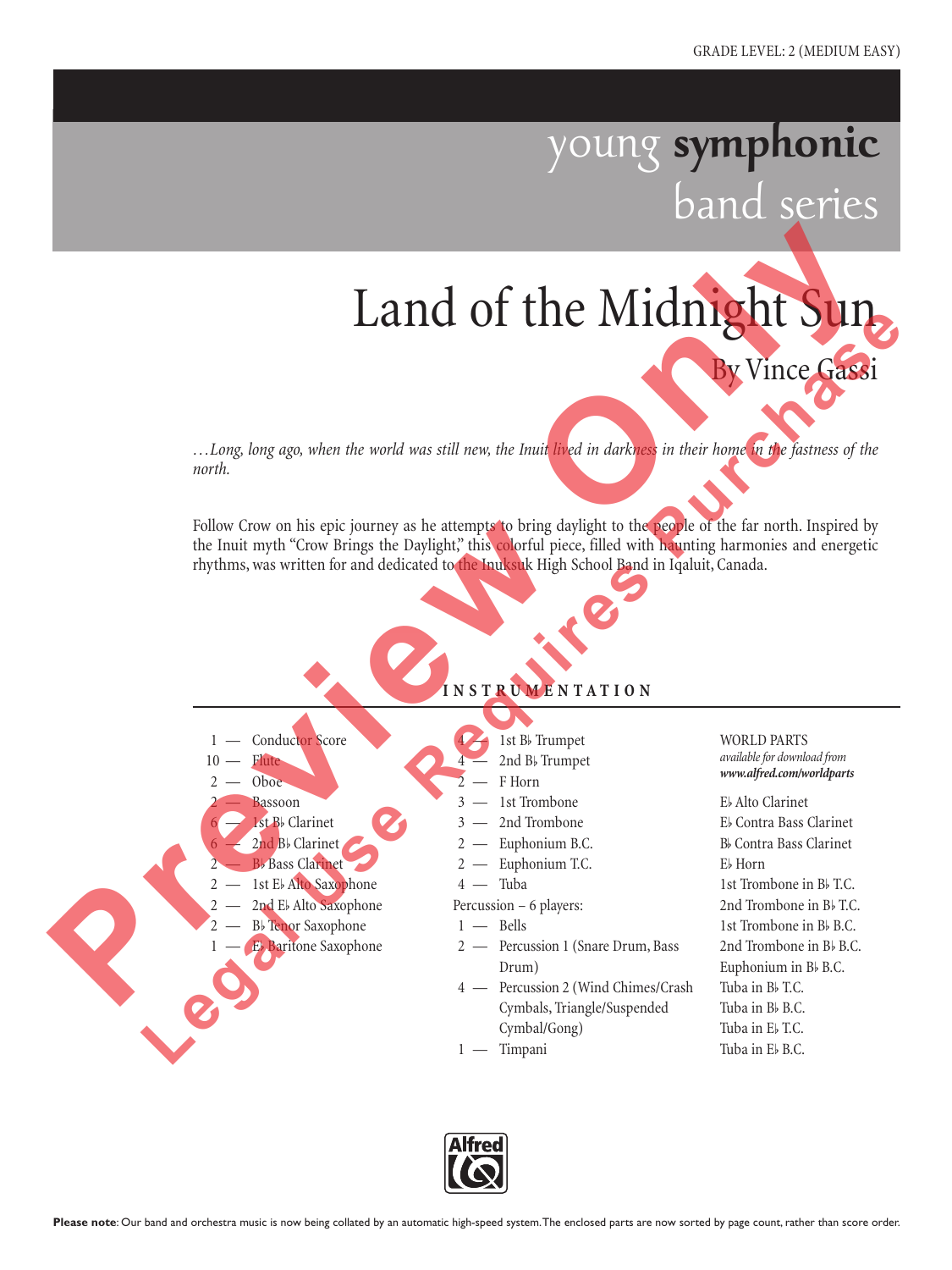#### **Crow Brings the Daylight**

Long, long ago, when the world was still new, the Inuit lived in darkness in their home in the fastness of the north. They had never heard of daylight, and when it was first explained to them by Crow, who traveled between the northlands and the south, they did not believe him. But the younger folk were fascinated by the story of the light that gilded the lands to the south. They made Crow repeat his tales until they knew them by heart. "Imagine how far and how long we could hunt," they told one another, "and we could see the polar bear before it attacks!"

Soon the yearning for daylight was so strong that the Inuit people begged Crow to bring it to them. Crow shook his head. "I am old," he told them. "The daylight is very far away. I can no longer go so far." But finally he agreed to make the long journey to the south.

Crow flew for many days until he reached the daylight world in all its glory and brilliance. Crow flapped down to a tree to rest himself, dazzled by all the shapes and colors around him. At first he didn't see the little boy below him, bouncing a glowing golden ball tied with a string. Then Crow blinked in astonishment, realizing that the boy held one of the special balls in which daylight was stored. Immediately, Crow flew down and grabbed the string from the boy's hand. Then he rose up into the sky, the ball of daylight trailing behind him, to make the long journey home.

In the north, the Inuit saw a spark of light coming toward them through the darkness. It grew brighter as it drew near. Then Crow dropped the ball and it shattered upon the ground, releasing the daylight. Light exploded upward, illuminating every dark place and chasing away every shadow. The sky turned blue; the mountains took on color, light, and form; the snow sparkled so brightly that the Inuit had to shade their dazzled eyes.

The people laughed and exclaimed over their good fortune. But Crow warned them that the daylight would not last forever. He had obtained only one ball of daylight, and it would need to rest for six months every year to regain its strength. During that time, the darkness would return. The people said: "Half a year of daylight is enough. Before you brought the daylight, we lived our whole life in darkness!" They thanked Crow again and again.

And so to this day, the Inuit live for half a year in darkness and half a year in daylight. And they are always kind to Crow, for it was he who brought them the light.

Retold by S.E. Schlosser. Full version available at *AmericanFolklore.net*.

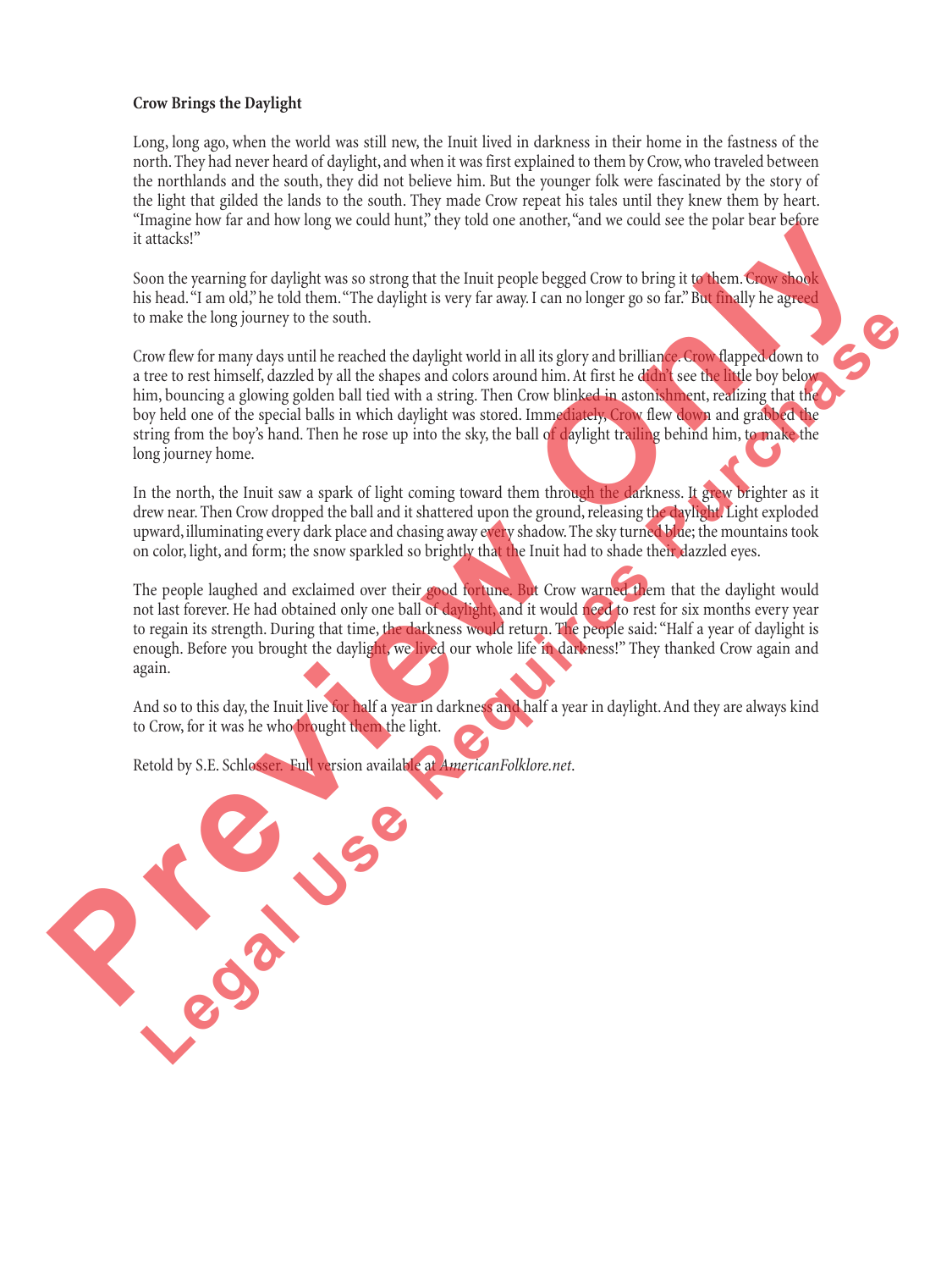### Land of the Midnight Sun

Inspired by the Inuit Myth "Crow Brings the Daylight"



All rights reserved. Printed in USA.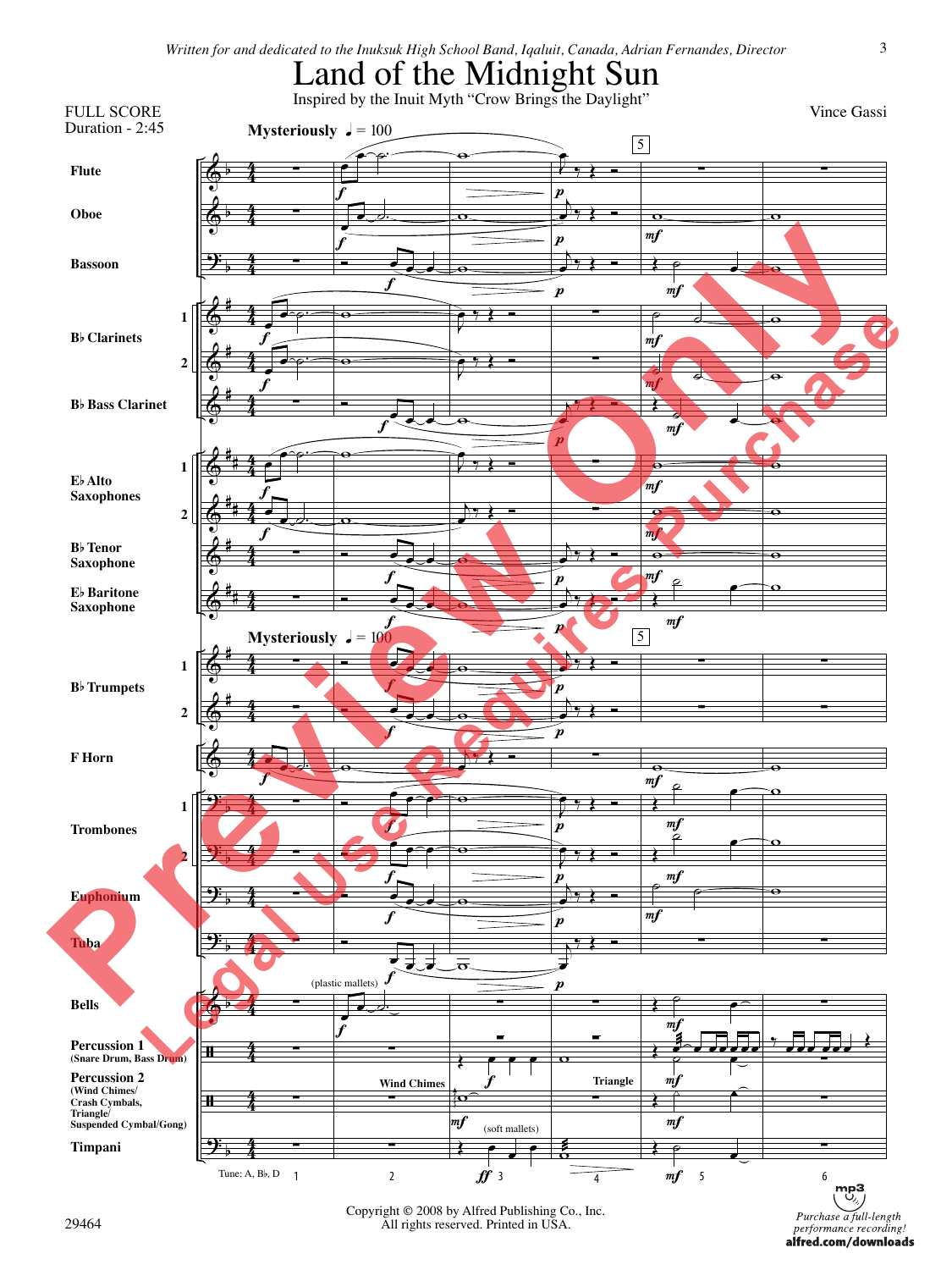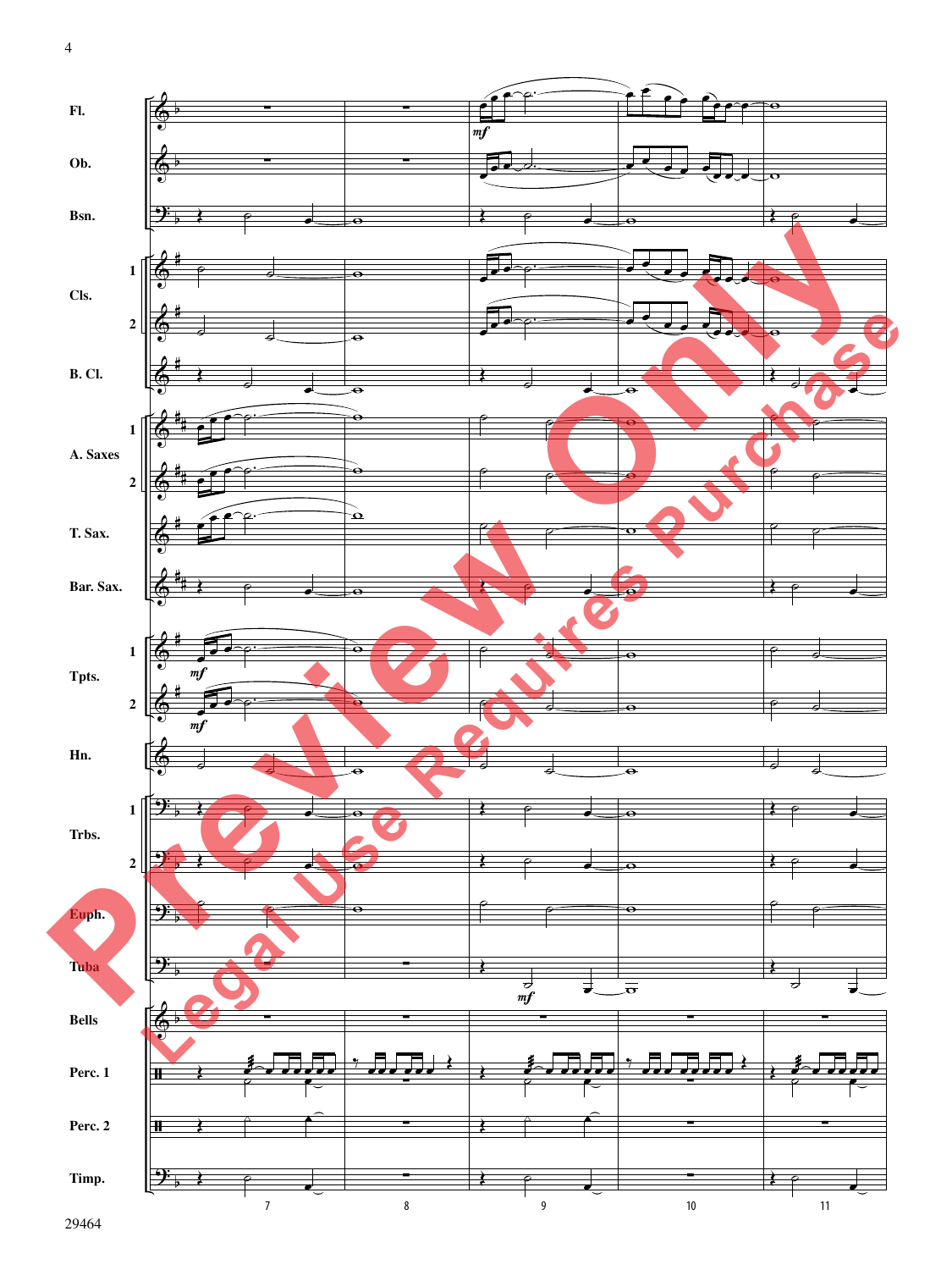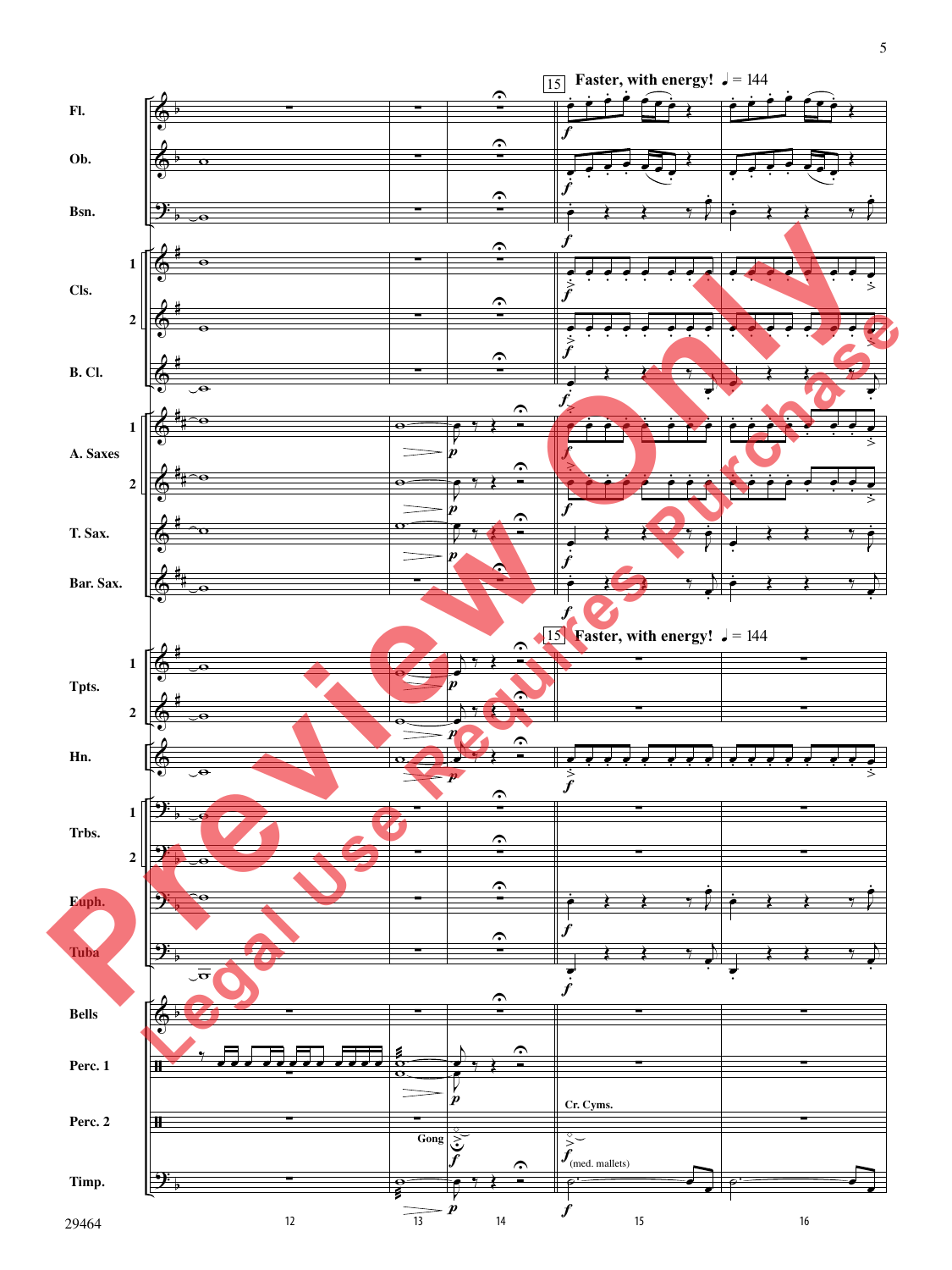

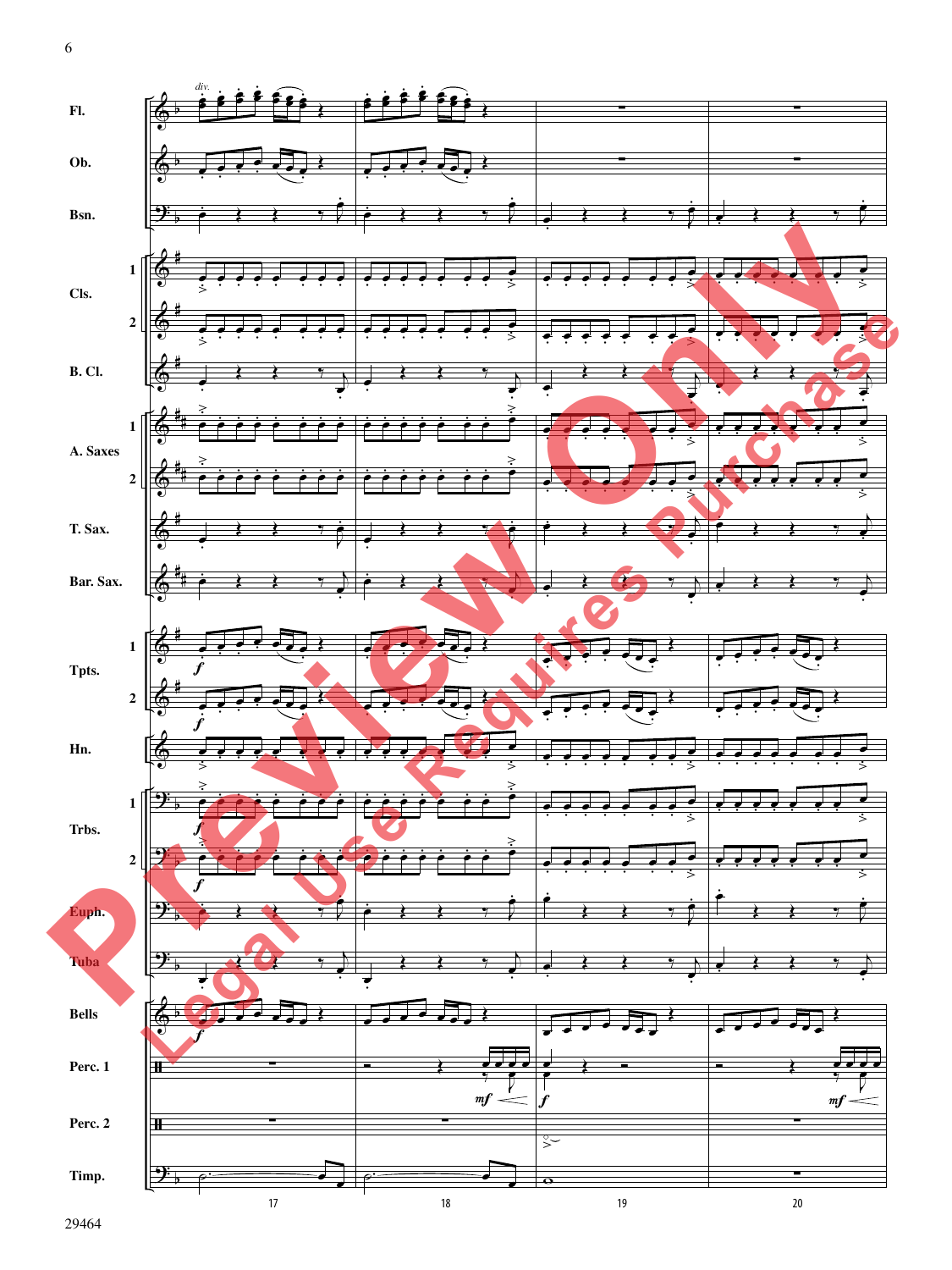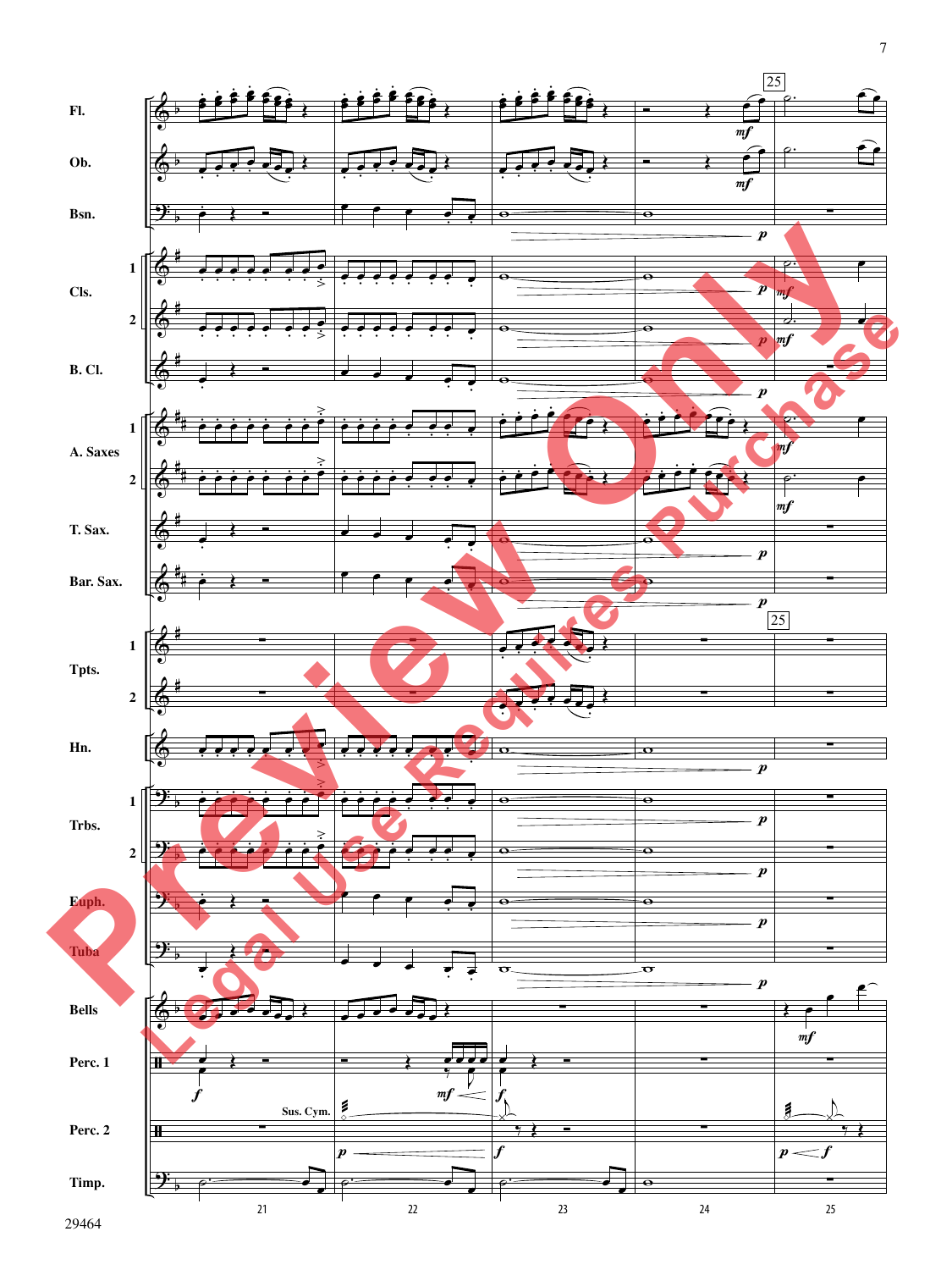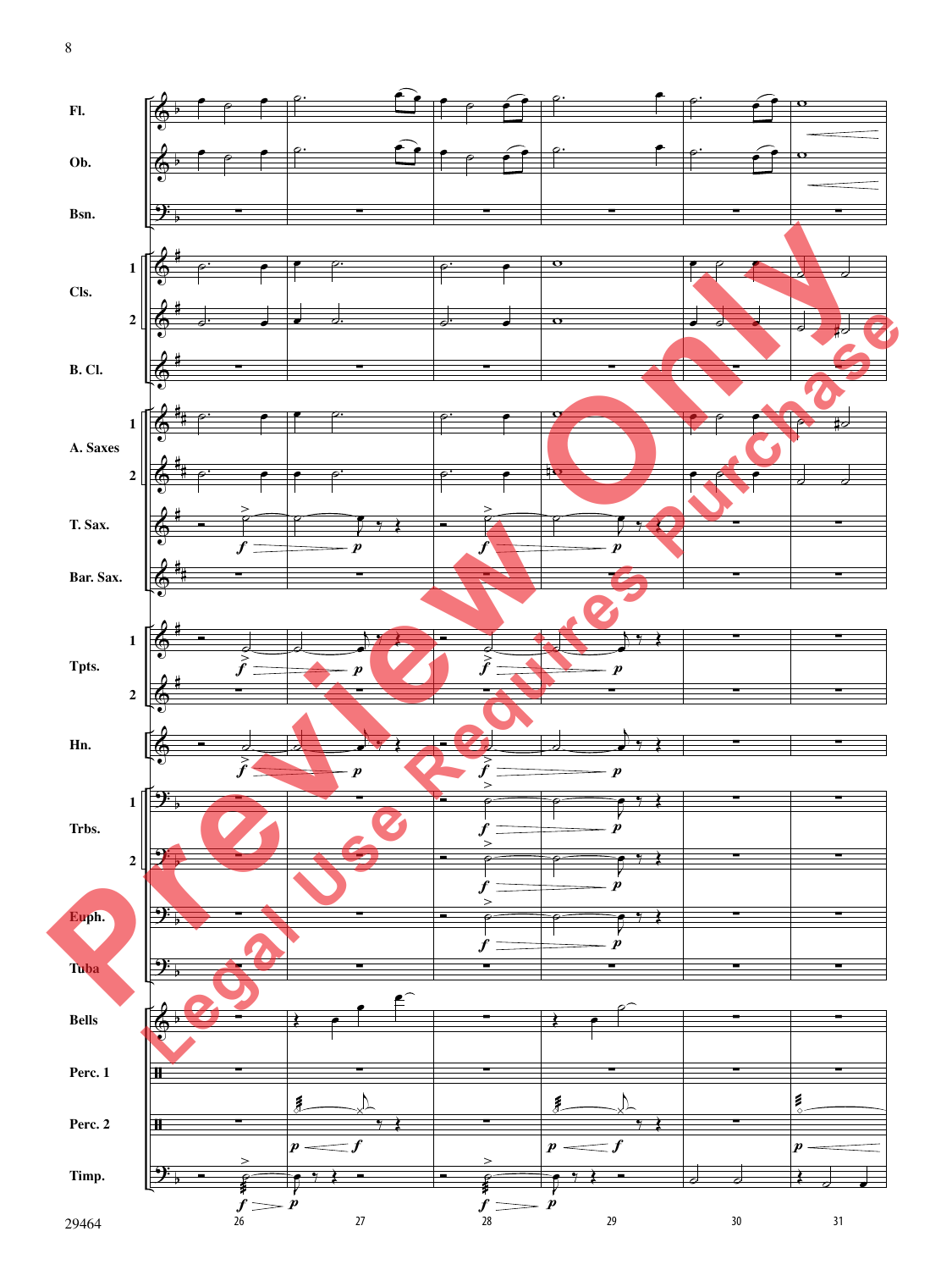

 $\overline{9}$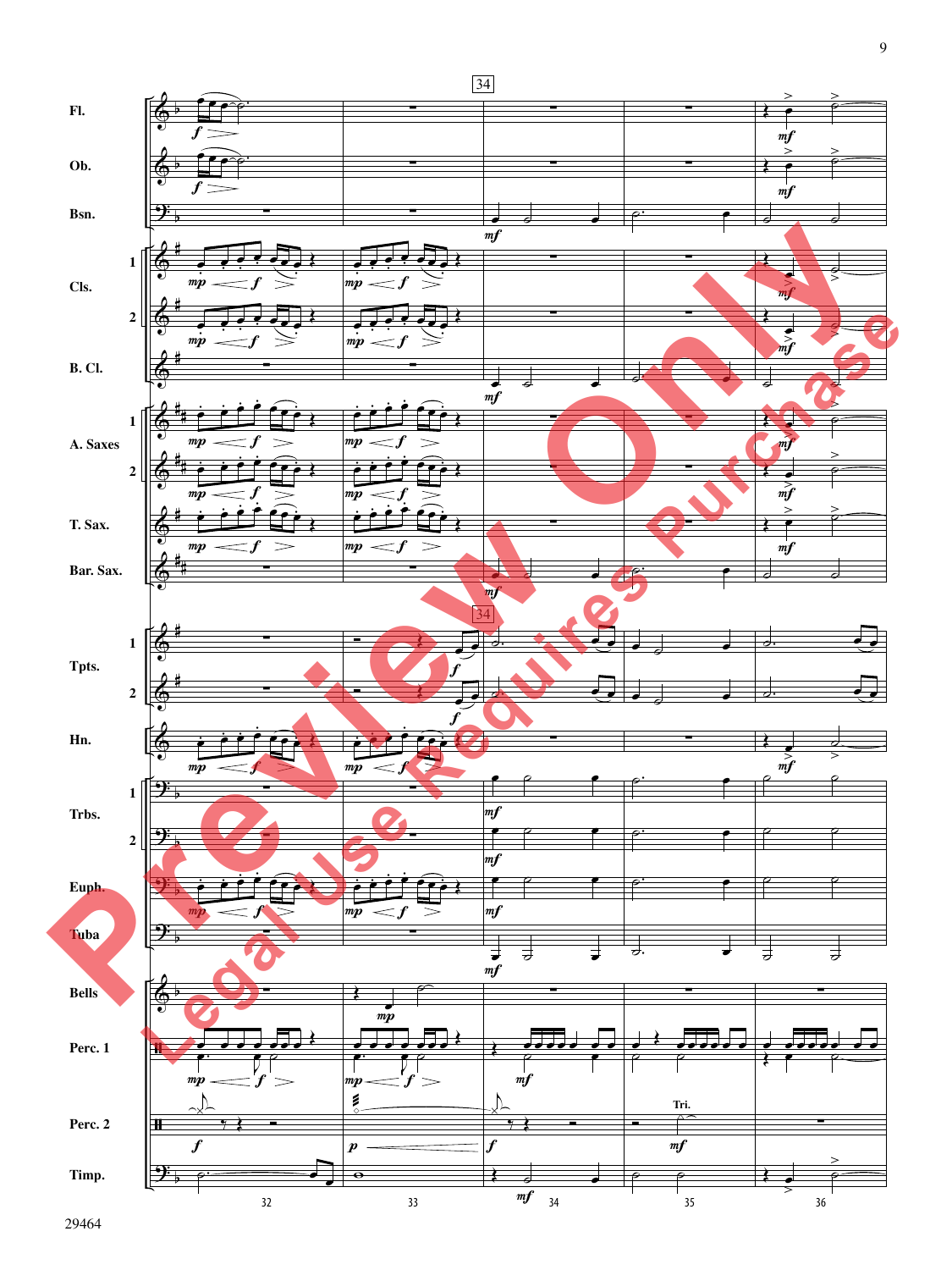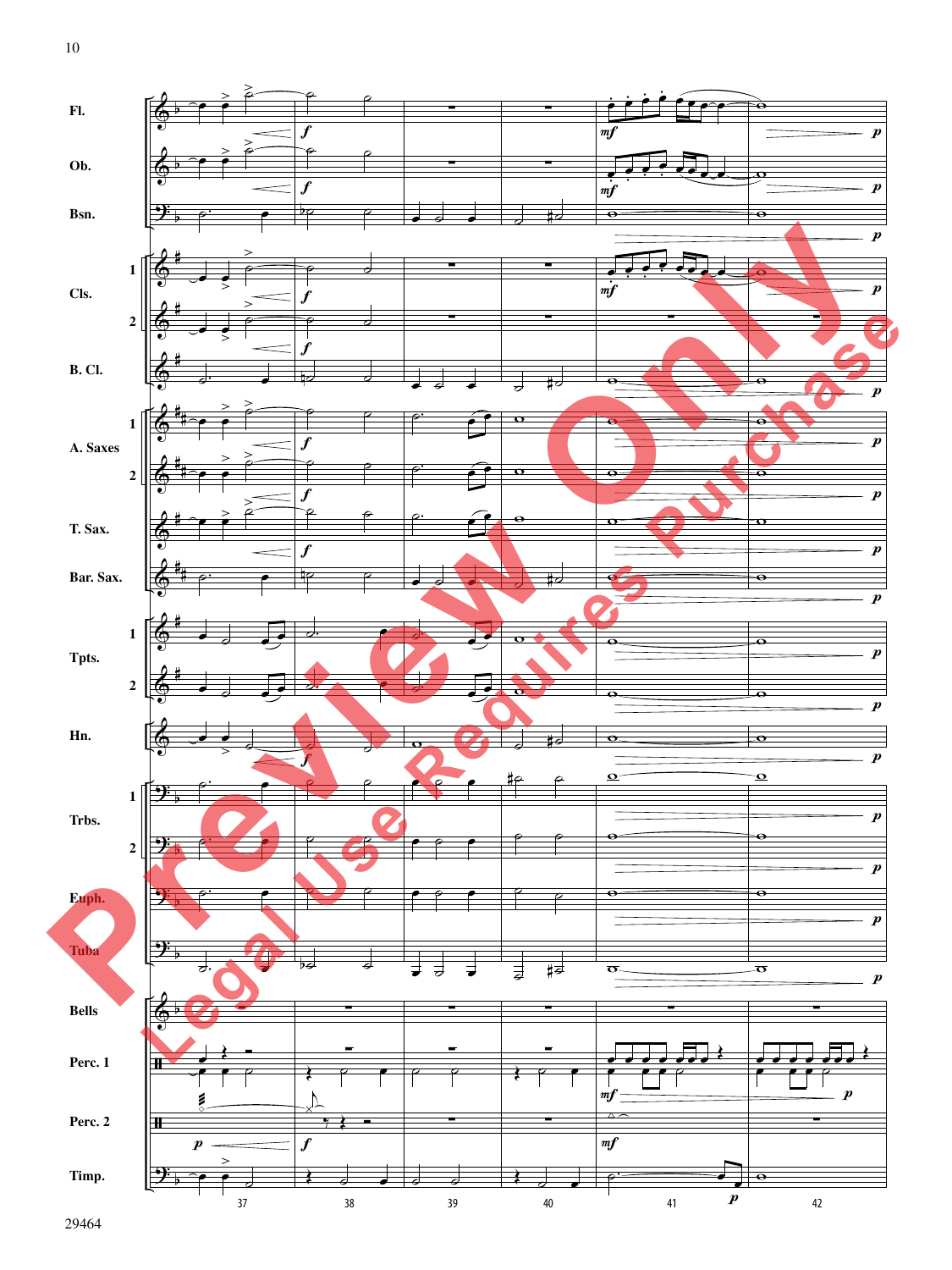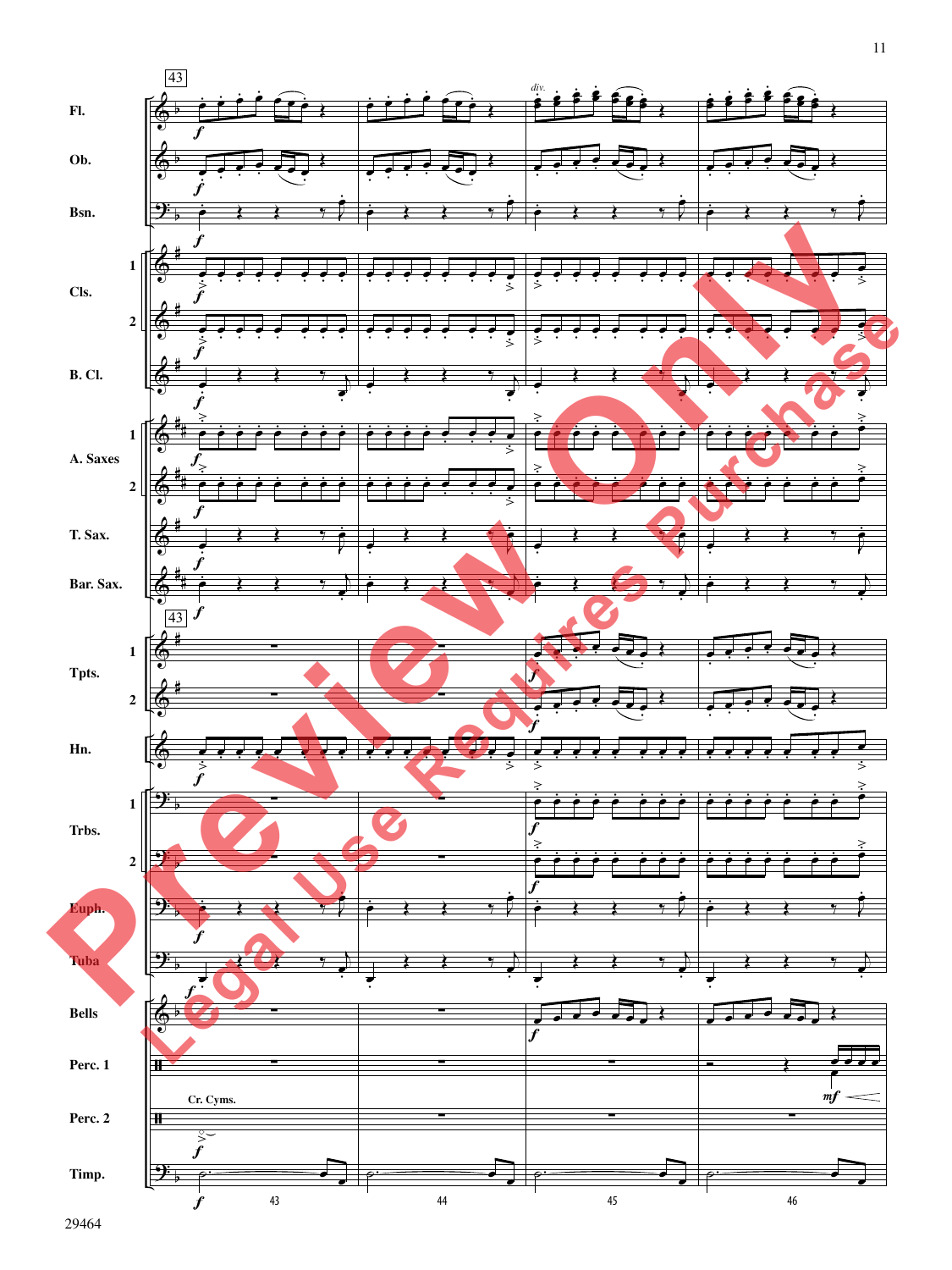

 $12\,$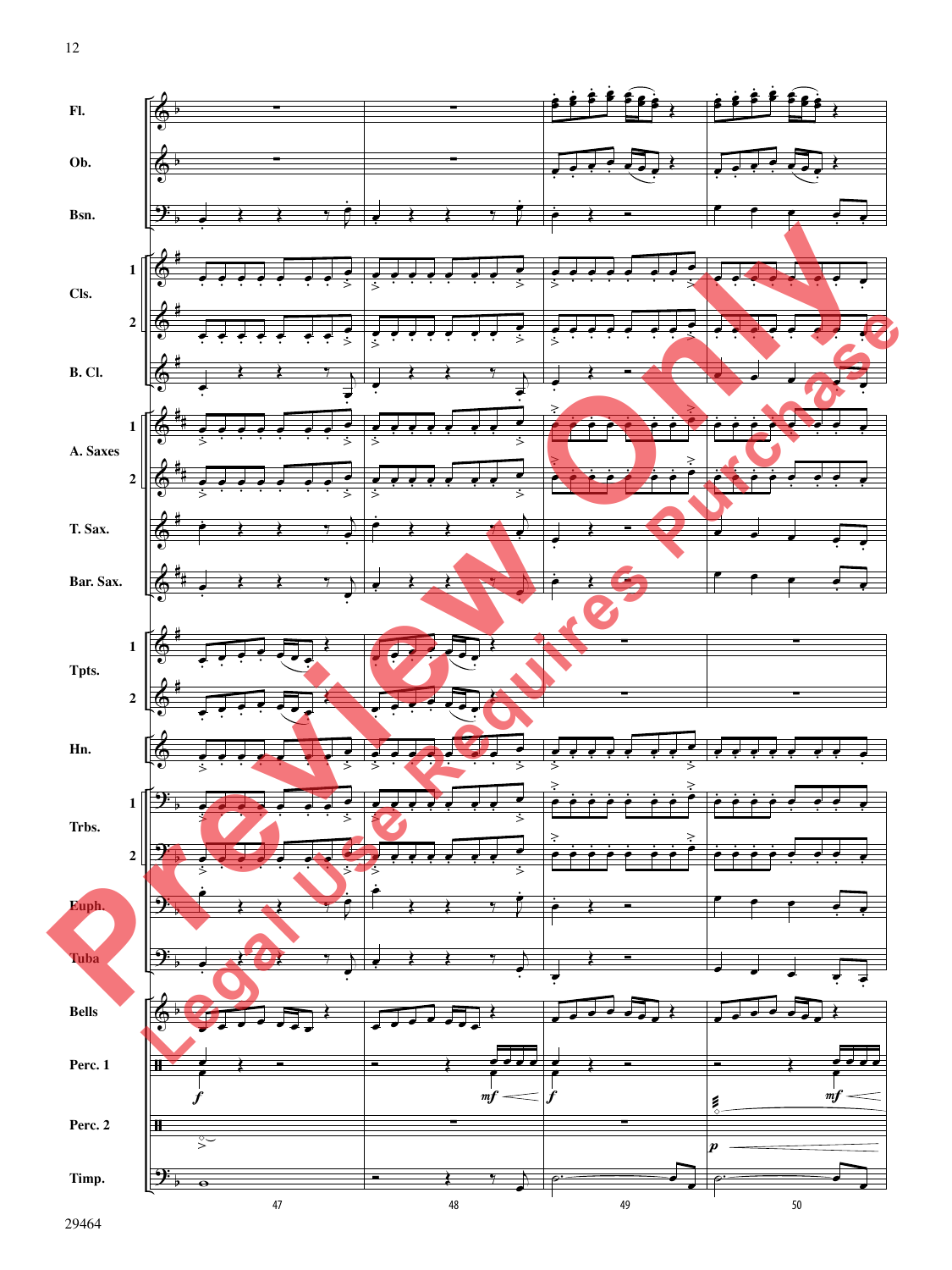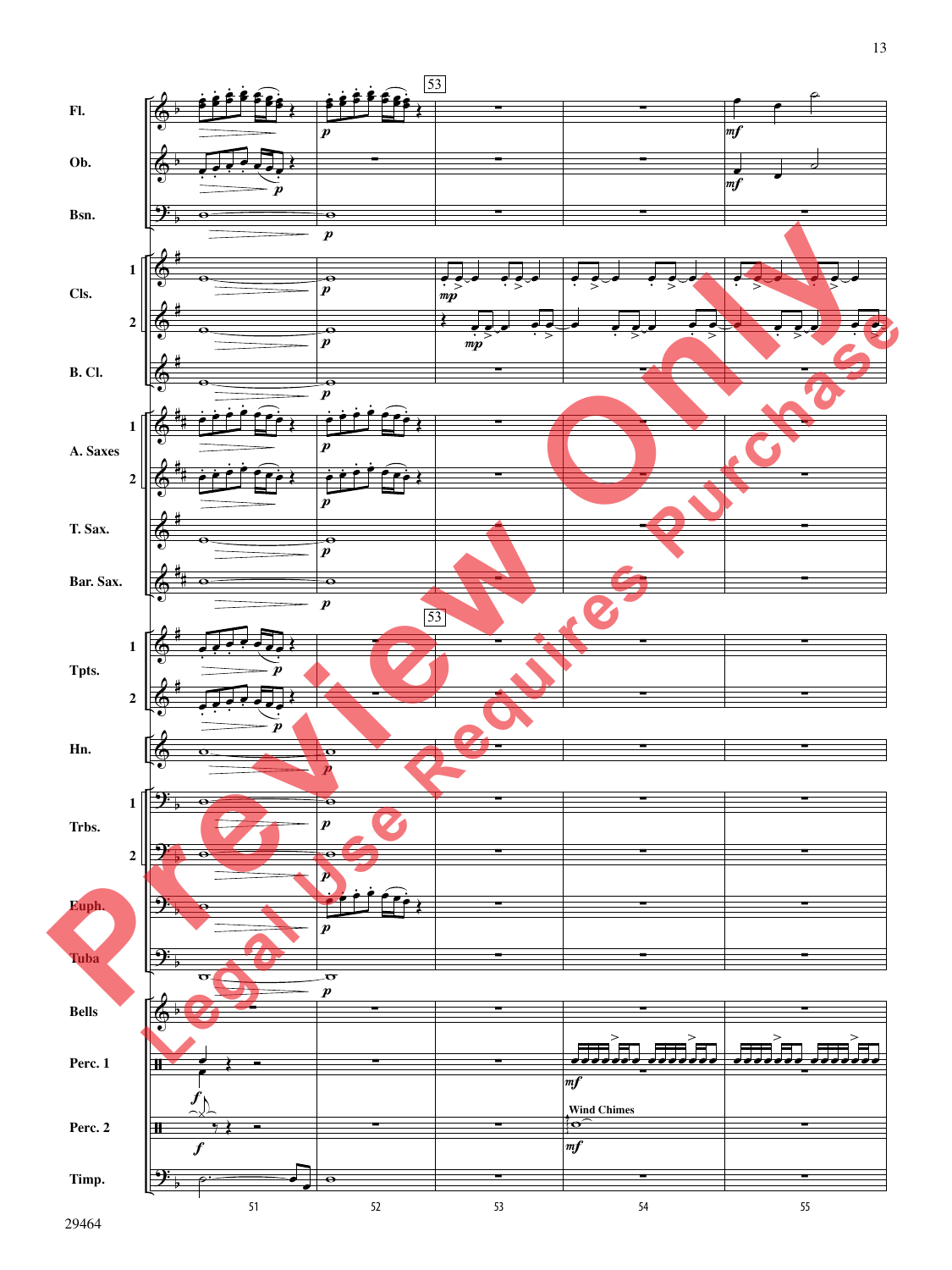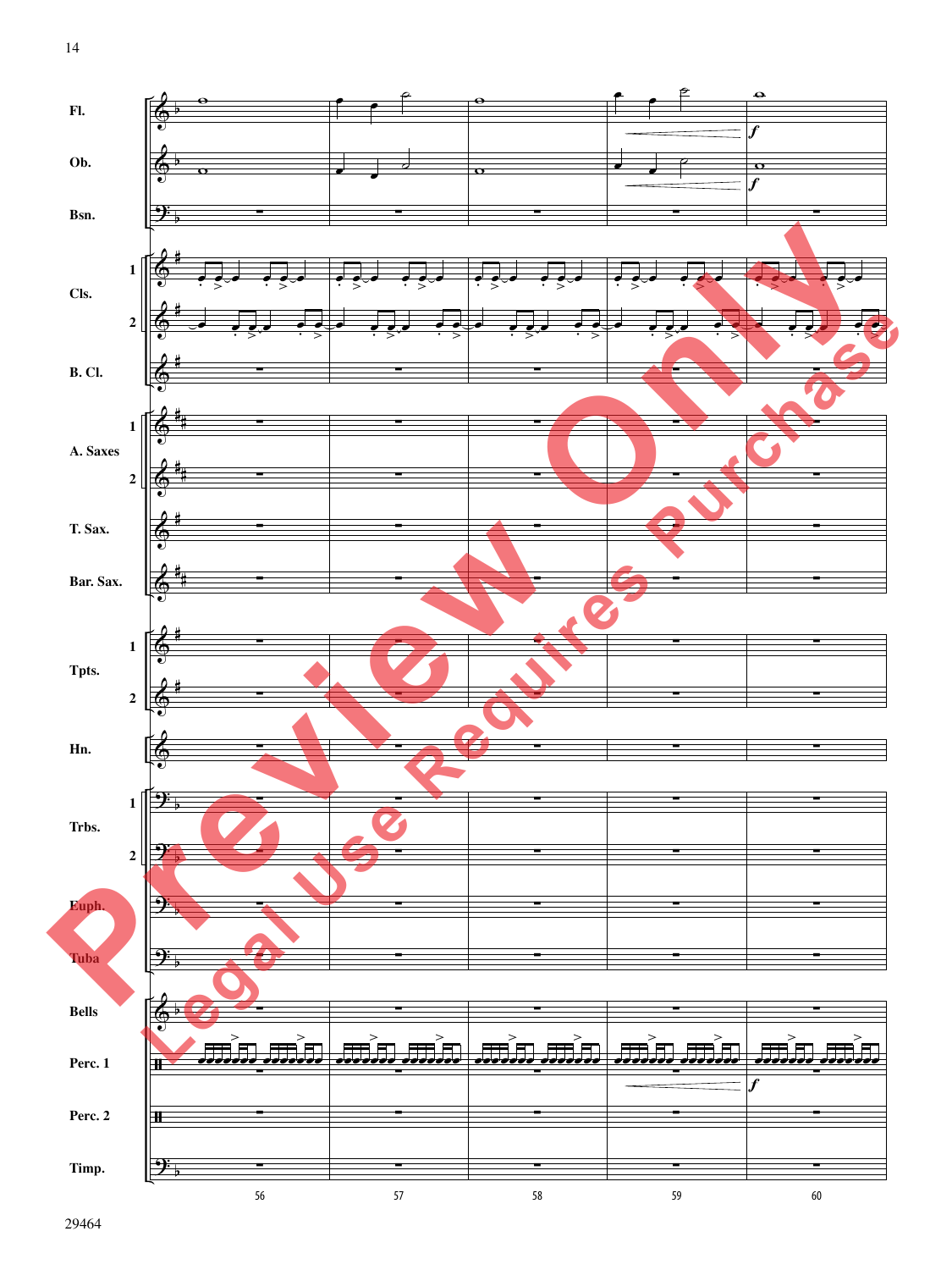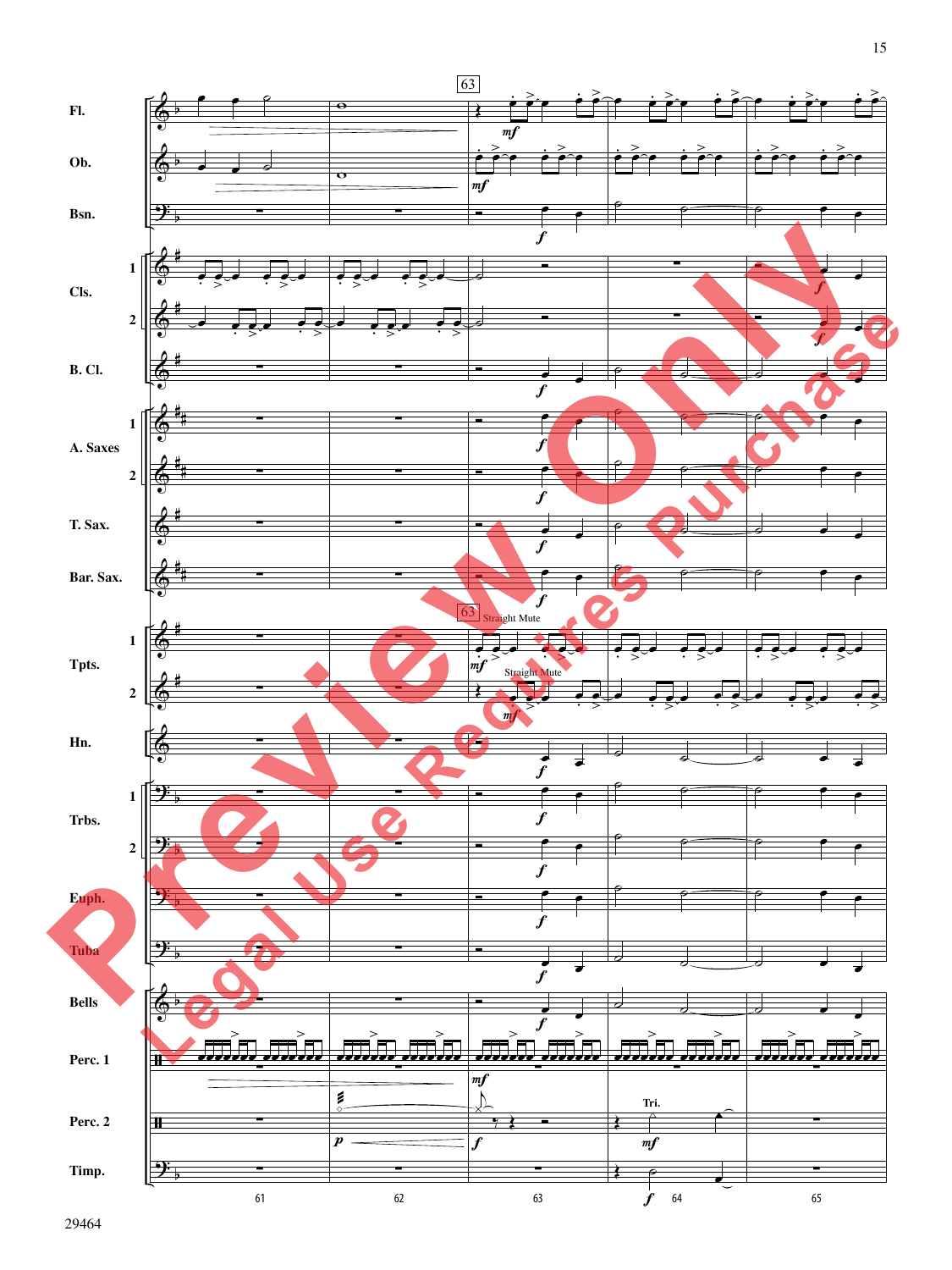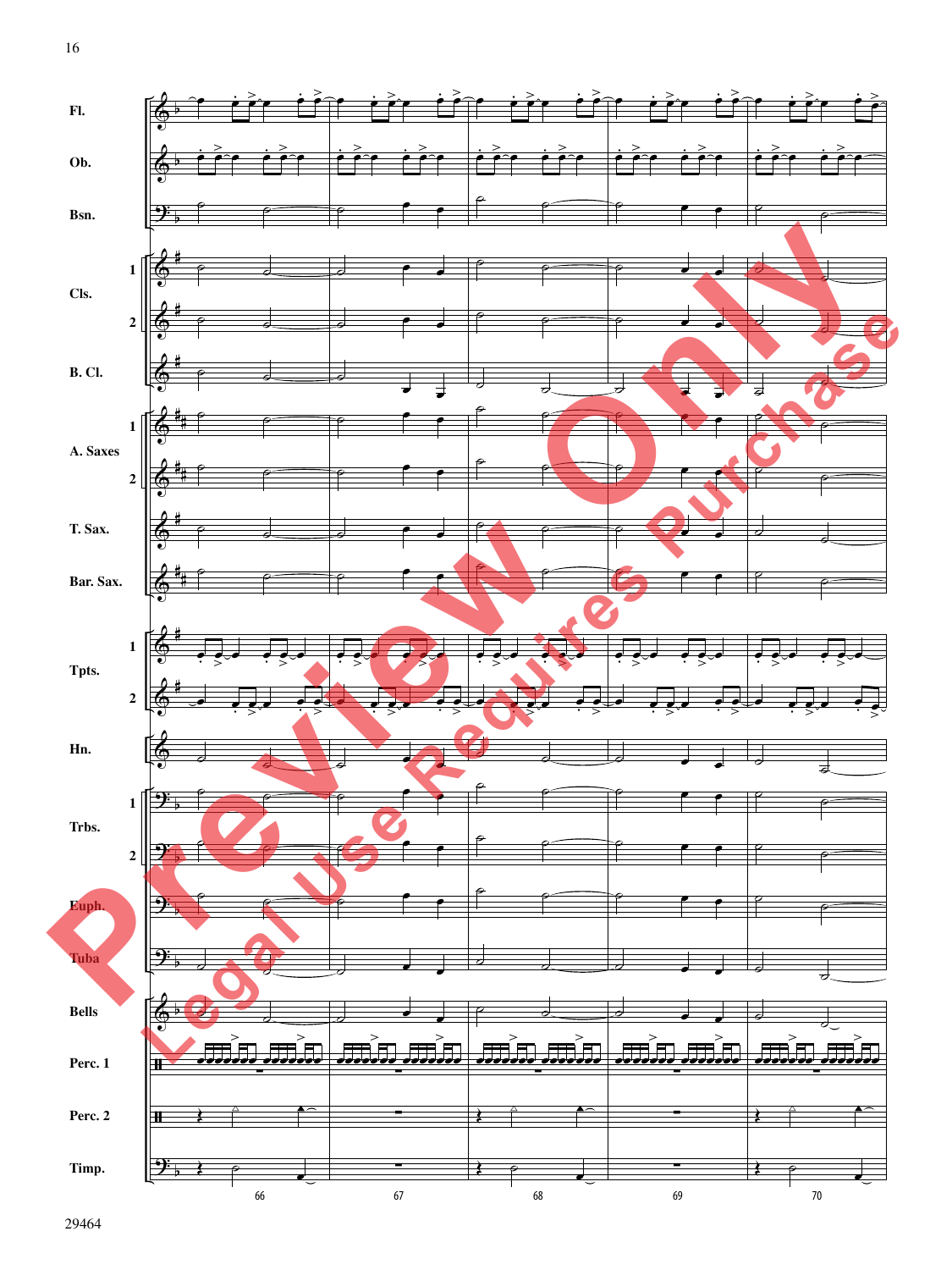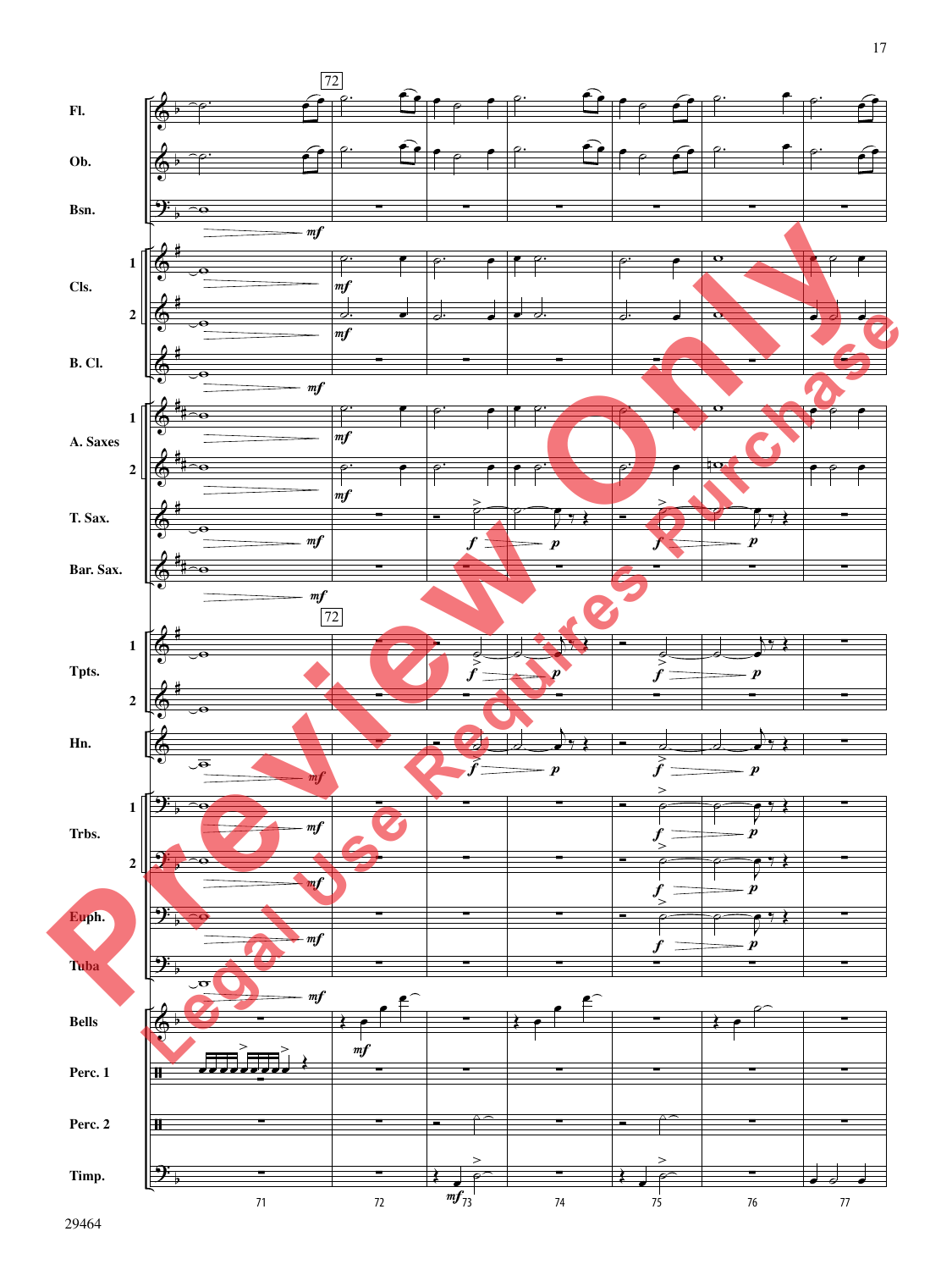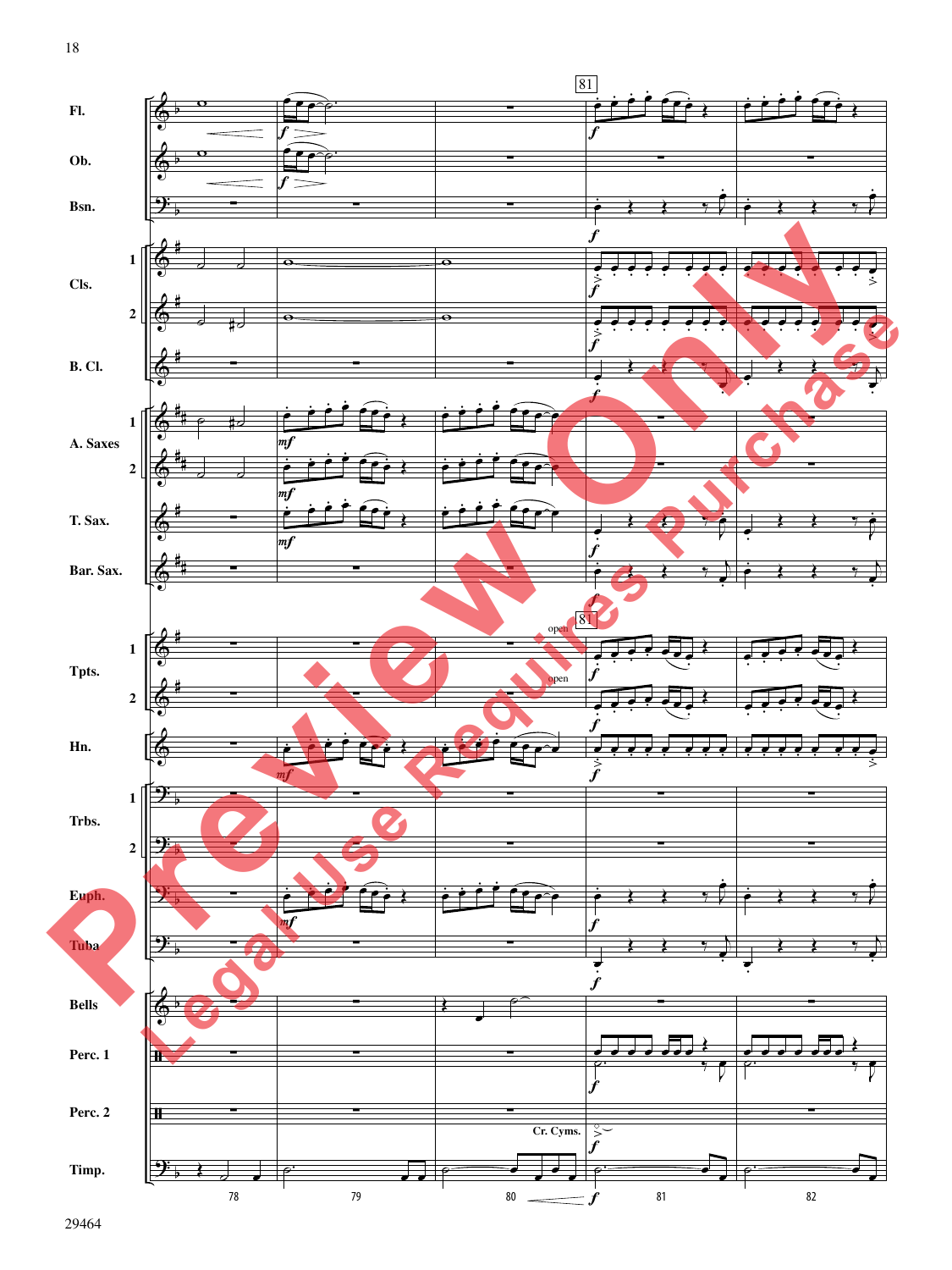